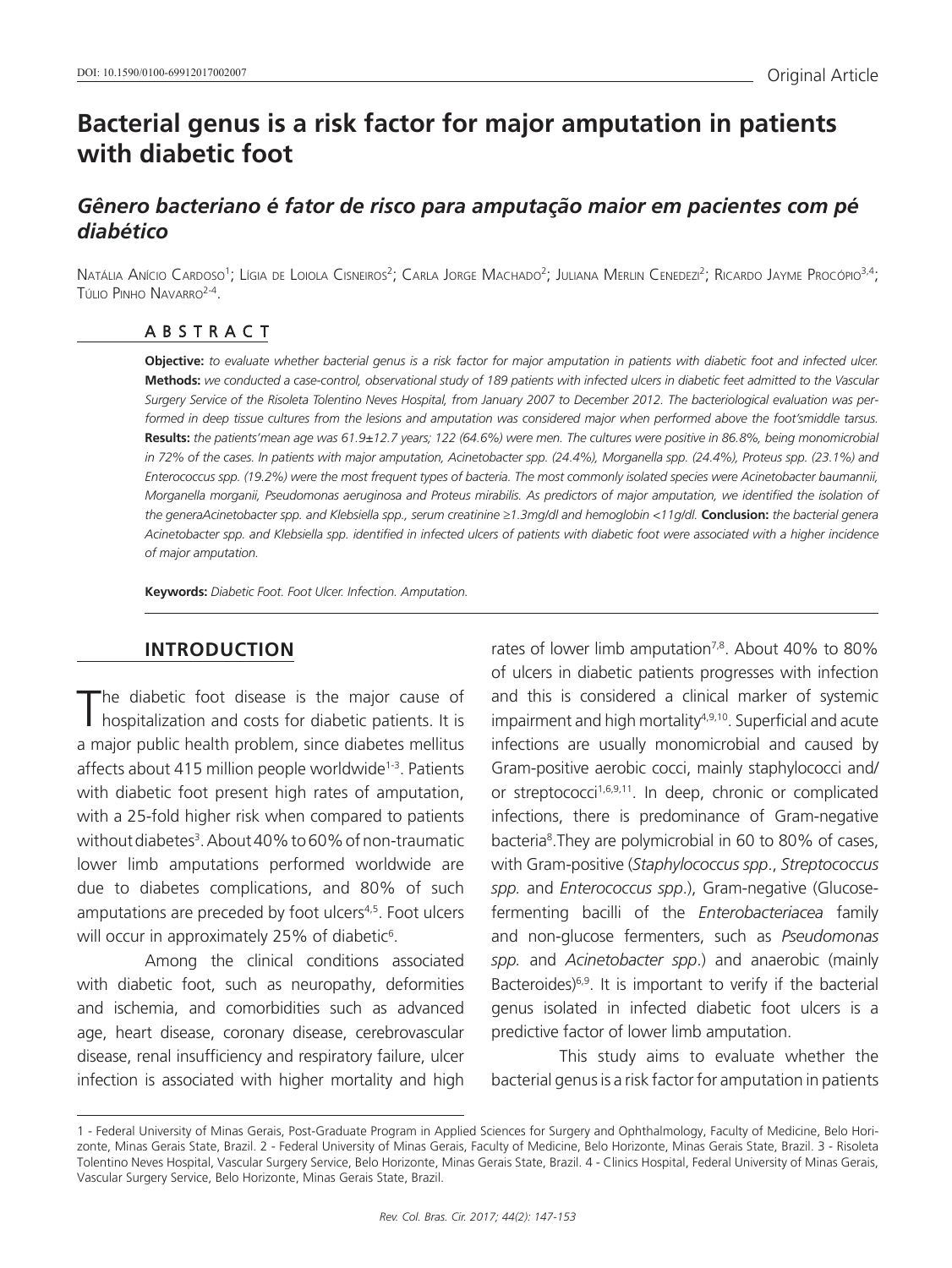with diabetic foot and infected ulcers. Secondarily, it aims to verify if polymicrobial infection and reinfection also correlate with major amputation.

#### **METHODS**

We conducted a case-control, observational study of 189 patients with infected diabetic foot ulcers admitted to the Vascular Surgery Service of Risoleta Tolentino Neves Hospital, a tertiary university hospital in Belo Horizonte, Minas Gerais State, Brazil, from January 2007 to December 2012. All patients had a deep tissue bacteriological culture. We excluded patients who had the collection of biological material with swab and who underwent minor amputation. We considered a minor amputation when performed below the middle tarsus of the foot, and major, when above the middle tarsus.

The ulcers analyzed were all deep and were graded according to the Wagner Classification as ≥3, which corresponds to ulcers that compromise deep tissues. We considered as negative cultures where there was no bacterial growth. Those with growth of two or more bacteria, we considered polymicrobial. We considered as reinfection cultures where there was growth of bacteria of different species in cultures carried out at different periods.

We collected the following variables after access to patients' electronic records: age, gender, surgeries, death, serum hemoglobin and creatinine levels, and bacteriological (genus and species) results.

The case group consisted of patients who underwent major amputation and the control group, of patients who did not.

For statistical analysis, was used the Stata/ SE 12.0 software for Mac. We expressed continuous variables as mean and standard deviation, and analyzed them using the Student's t-test. We assessed categorical variables with the Pearson's chi-square or Fisher's test (if the expected number of cases in a category were less than five). We determined the predictive factors for major amputation by means of logistic regression analyzes. Values that were statistically significant in the Wald test (univariate analysis) were included in a multivariate model and the final model was obtained by sequential deletion of variables, based on the Wald and Hosmer and Leme show tests. We measured the statistical significance of the final model by the Hosmer and Leme show test (p<0.05).

*Table1. Comparison of the different studied variables between groups of patients.*

|                                                | Major Amputation                   |                                   |                                   |               |
|------------------------------------------------|------------------------------------|-----------------------------------|-----------------------------------|---------------|
|                                                | Total<br>$(n=189)$                 | Yes<br>$(n=78)$                   | No.<br>$(n=111)$                  | p-value       |
| Average age in years (SD)                      | 61.9 $(\pm 12.7)$                  | 63.8 ( $\pm$ 10.5)                | 60.6 ( $\pm$ 13.9)                | 0.0895        |
| Males, $n$ $(\%)$                              | 122 (64.6)                         | 54(69.2)                          | 68(61.3)                          | 0.259         |
| Average of highest serum creatinine level (SD) | $1.95 (\pm 1.8)$                   | $2.49 \ (\pm 2.4)$                | $1.57 (\pm 1.1)$                  | $0.001***$    |
| Average of lowest serum hemoglobin level (SD)  | $8.93 (\pm 2.6)$                   | $7.35 (\pm 1.7)$                  | $10.0 (\pm 2.5)$                  | $< 0.001$ *** |
| Cultures undergone by patients, n (%)          |                                    |                                   |                                   |               |
| 1 culture<br>2 cultures<br>> 2 cultures        | 120(63.5)<br>43 (22.8)<br>26(13.8) | 42 (53.9)<br>21(26.9)<br>15(19.2) | 78 (70.3)<br>22 (19.8)<br>11(9.9) | 0.054         |
| Patients with positive cultures, n (%)         | 164 (86.8)                         | 68 (87.2)                         | 96(86.5)                          | 0.890         |
| Patients with polymicrobial cultures, n (%)    | 53 (28.0)                          | 25(32.1)                          | 28(25.2)                          | 0.304         |
| Patients with reinfection, n (%)               | 40 (21.2)                          | 24 (30.8)                         | 16(14.4)                          | $0.007$ * *   |
| Hospital readmission, n (%)                    | 81 (42.9)                          | 37(47.4)                          | 44 (39.6)                         | 0.286         |
| Mortality $n$ $(\%)$                           | 30(15.9)                           | 18(23.1)                          | 12(10.8)                          | $0.023 *$     |

*Notes: \* p < 0.05; \*\* p < 0.01; p < 0.001; SD: Standard Deviation.*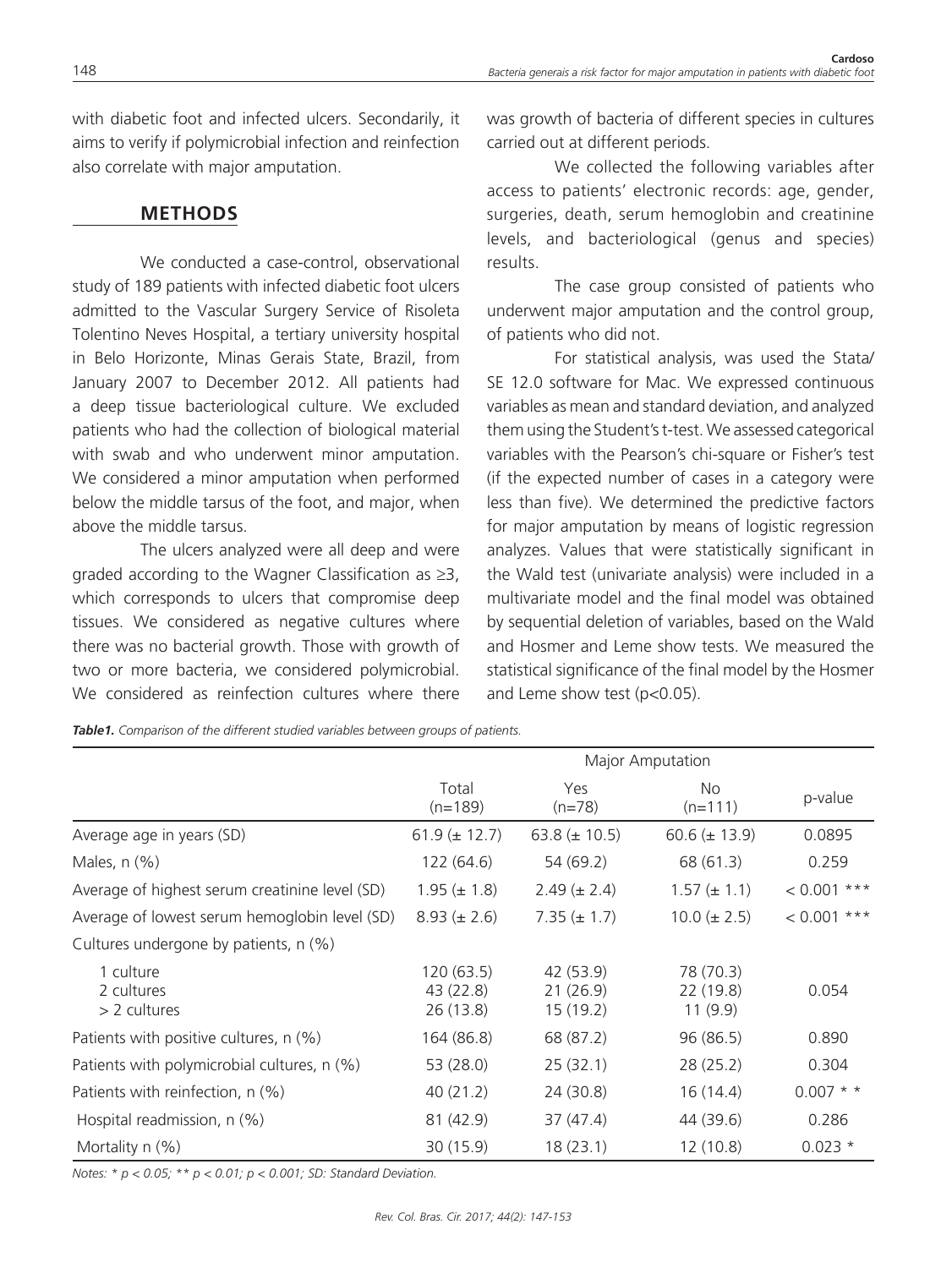|                            | Major Amputation   |                 |                 |             |
|----------------------------|--------------------|-----------------|-----------------|-------------|
|                            | Total<br>$(n=189)$ | Yes<br>$(n=78)$ | No<br>$(n=111)$ | р           |
| Gram-positive genera       |                    |                 |                 |             |
| Enterococcusspp. n (%)     | 28 (14.8)          | 15(19.2)        | 13(11.7)        | 0.152       |
| Staphylococcusspp. n (%)   | 30 (15.9)          | 8(10.3)         | 22 (19.8)       | 0.077       |
| Streptococcusspp. n (%)    | 12(6.4)            | 4(5.1)          | 8(7.2)          | 0.764       |
| Gram-negative genera       |                    |                 |                 |             |
| Acinetobacterspp. n (%)    | 27(14.3)           | 19(24.4)        | 8(7.2)          | $0.001$ * * |
| Citrobacterspp. n (%)      | 9(4.8)             | 4(5.1)          | 5(4.5)          | 0.999       |
| Escherichia spp. n (%)     | 27(14.3)           | 9(11.5)         | 18(16.2)        | 0.366       |
| Enterobacterspp. n (%)     | 20 (10.6)          | 9(11.5)         | 11(9.9)         | 0.720       |
| Klebsiellaspp. n (%)       | 8(4.2)             | 6(7.7)          | 2(1.8)          | 0.067       |
| Morganellaspp. n (%)       | 35(18.5)           | 19(24.4)        | 16(14.4)        | 0.083       |
| Proteusspp. n (%)          | 35(18.5)           | 18(23.1)        | 17(15.3)        | 0.176       |
| Pseudomonasspp. n (%)      | 37 (19.6)          | 13(16.7)        | 24(21.6)        | 0.398       |
| Serratiaspp. n (%)         | 5(2.7)             | 4(5.1)          | 1(0.9)          | 0.094       |
| Stenotrophomonasspp. n (%) | 2(1.1)             | 1(1.3)          | 1(0.9)          | 0.999       |

*Table 2. Comparison between the groups of patients according to the bacterial genera isolated in deep tissue cultures.*

*Notes: \*\* p < 0.01. The frequencies were calculated based on the total sample of 189 patients.*

This study was approved by the Ethics in Research Committee of the Federal University of Minas Gerais (CAEE: 33623414.6.0000.5149) and authorized by the Nucleus of Education, Research and Extension of the hospital where the study was conducted.

#### **RESULTS**

Table 1 brings the data regarding the total and per group samples, as well as their comparison.

The mean patients'age was 61.9 years (±12.7), and 122 (64.6%) were males. Patients who underwent major amputation had a higher mean serum creatinine level, 2.49mg/dl (±2.4), and a lower mean serum hemoglobin level, 7.35g/dl  $(\pm 1.7)$ , compared with patients who did not undergo amputation. Regarding hospitalization, 57.1% of the patients were hospitalized only once, while 81 (42.9%) had to be admitted more than once. The hospital mortality in the study period was 15.9%, and it was higher among patients submitted to major amputation (23.1%) than those who did not undergo amputation (10.8%).

Of the 189 patients, 164 (86.8%) had positive cultures; 120 (63.5%) had only one deep tissue bacteriological culture, while 43 (22.8%) had two and 26 (13.8%), more than two cultures during the hospitalization period. Among the 164 patients with positive cultures, 72% presented monomicrobial cultures and 28%, polymicrobial ones. There was reinfection in 21.2% of patients.

The most commonly isolated bacteria in the samples of the patients who underwent major amputation were *Acinetobacter spp.* (24.4%), *Morganella spp.* (24.4%), *Proteus spp.* (23.1%) and *Enterococcus spp.* (19.2%). *Acinetobacter spp.*was the most frequent isolate from patients undergoing amputation when compared with patients not submitted to it.

The most frequent species in the samples of the patients who underwent major amputation were, in descending order, *Acinetobacter baumannii*, *Morganella morganii*, *Pseudomonas aeruginosa* and *Proteus mirabilis*.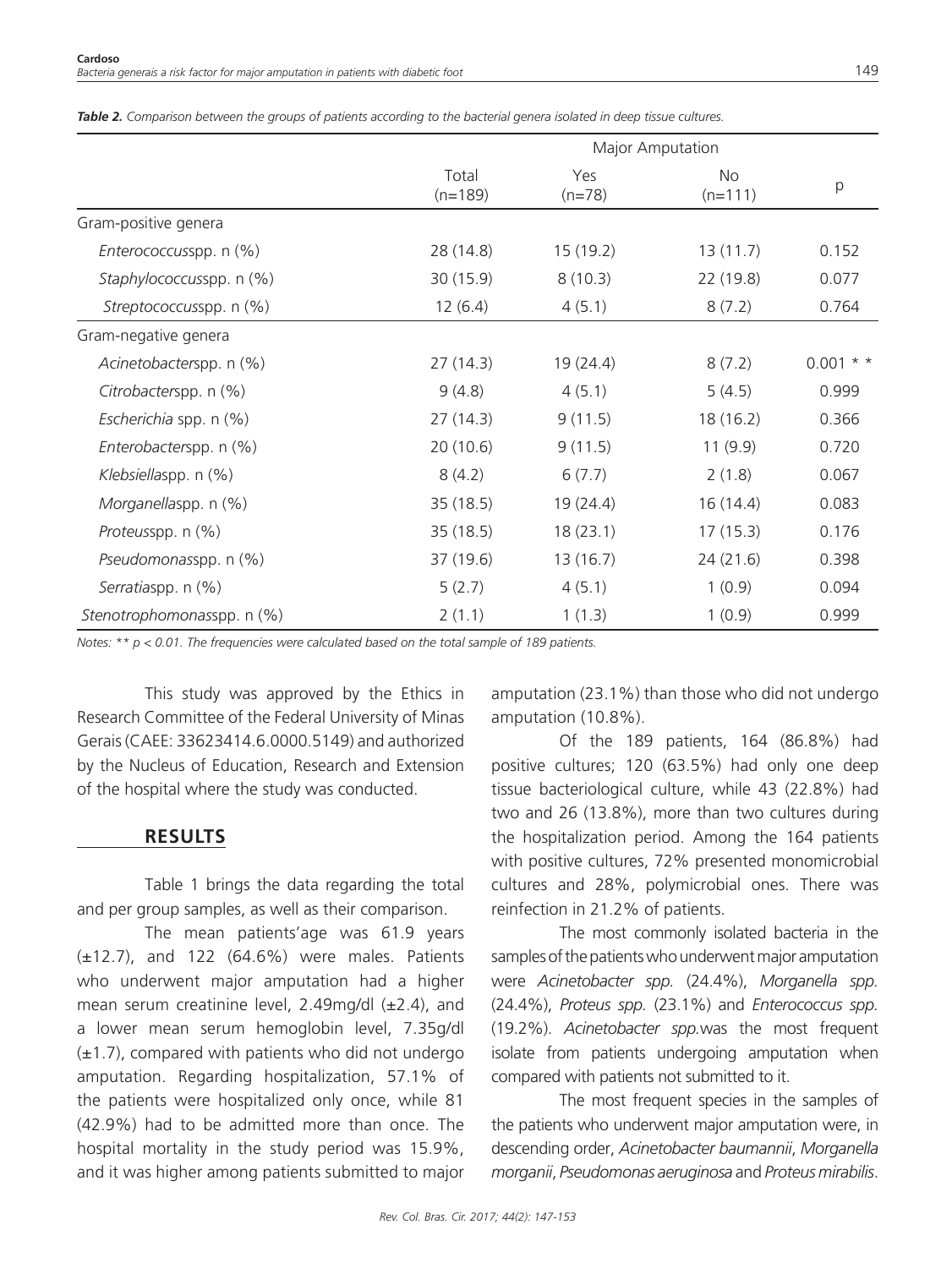Of the 23 variables analyzed in Tables 1 and 2, five were predictive factors associated with increased amputation risk, as observed in Table 3. These were: serum creatinine levels ≥1.3mg/dl, serum hemoglobin levels <11g/dl, rate of reinfection, mortality and isolation of *Acinetobacter spp.*in the infected ulcers.

On the other hand, the multivariate logistic model revealed that major amputation was independently and positively associated with serum hemoglobin levels <11g/dl, serum creatinine levels >1.3mg/dl and growth, in deep tissue cultures,of *Acinetobacter spp.* and *Klebsiella spp.*(Table 4). We should note that polymicrobial culture and reinfection were not predictive of major amputation.

## **DISCUSSION**

Although diabetic patients have many serious comorbidities, infected ulcer is considered a risk factor for major amputation<sup>7,8</sup>. In the studied sample, the isolation of the bacterial genera *Klebsiella spp.* and *Acinetobacter spp.* was a predictive factor for major amputation. These bacteria are associated with nosocomial infections and are considered opportunistic pathogens. They cause infection, especially in patients with low immunity or who have undergone invasive procedures, characteristic of the patients studied. In addition, these microorganisms can develop antimicrobial resistance, which makes it difficult to treat the infection and, therefore, may increase the amputation risk $12,13$ .

The microbiological profile of the sample studied had a predominance of Gram-negative bacteria. Isolation of Gram-negative bacteria, observed in 66% of deep lesions' cultures (Wagner Classification ≥3), was also more frequent in a study carried out at the Central Hospital of the São Paulo Holy Home<sup>14</sup>.

In our sample, 86.8% of the patients had bacterial isolation in deep tissue cultures. We thus

*Table 3. Univariate analysis of 23 the clinical and bacteriological variables.*

|                             | Odds Ratio | 95% Confidence Interval | P             |
|-----------------------------|------------|-------------------------|---------------|
| Age, by year                | 1.02       | $0.99 - 1.05$           | 0.091         |
| Gender, male                | 0.70       | $0.38 - 1.30$           | 0.260         |
| Creatinine $\geq 1.3$ mg/dL | 2.26       | $1.25 - 4.09$           | $0.007$ * *   |
| Hemoglobin < 11 g/dL        | 0.55       | $0.46 - 0.67$           | $< 0.001$ *** |
| Positive cultures           | 1.06       | $0.45 - 2.51$           | 0.890         |
| Polymicrobial cultures      | 1.40       | $0.74 - 2.65$           | 0.305         |
| Reinfection                 | 2.64       | 1.29-5.40               | $0.008**$     |
| Rehospitalization           | 1,37       | $0.77 - 2.47$           | 0.287         |
| Mortality                   | 2.48       | $1.11 - 5.50$           | 0.026         |
| Acinetobacterspp.           | 4.15       | 1.71-10.05              | $0.002$ **    |
| Citrobacterspp.             | 1.15       | $0.30 - 4.41$           | 0.843         |
| Escherichia spp.            | 0.67       | $0.29 - 1.59$           | 0.368         |
| Enterococcusspp.            | 1.79       | $0.80 - 4.02$           | 0.156         |
| Enterobacterspp.            | 1.19       | $0.47 - 3.01$           | 0.720         |
| Klebsiellaspp.              | 4.54       | 0.89-23.13              | 0.068         |
| Morganellaspp.              | 1.91       | $0.91 - 4.01$           | 0.086         |
| Proteusspp.                 | 1.66       | $0.79 - 3.47$           | 0.179         |
| Pseudomonasspp.             | 0.73       | $0.34 - 1.53$           | 0.399         |
| Staphylococcusspp.          | 0.46       | $0.19 - 1.10$           | 0.081         |
| Serratiaspp.                | 5.95       | 0.65-54.26              | 0.114         |
| Stenotrophomonasspp.        | 1.43       | $0.09 - 23, 19$         | 0.802         |
| Streptococcusspp.           | 0.70       | $0.20 - 2.40$           | 0.566         |

*Notes: \* p < 0.05; \*\* p < 0.01; p < 0.001.*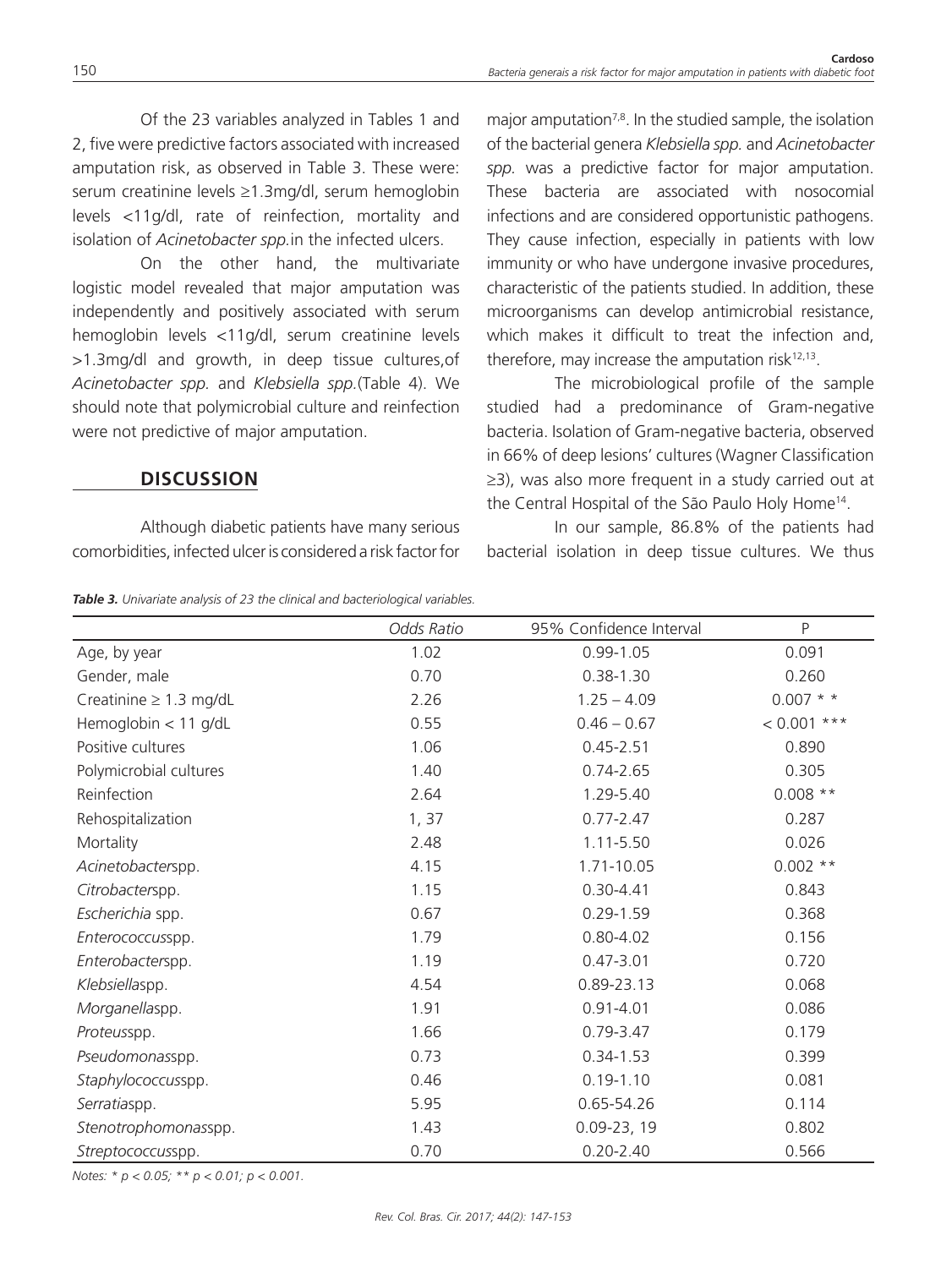|                             | Odds Ratio | 95% confidence interval | p-value |
|-----------------------------|------------|-------------------------|---------|
| Creatinine $\geq 1.3$ mg/dL | 1.23       | $0.99 - 1.52$           | 0.053   |
| Hemoglobin $<$ 11 g/dL      | 20.5       | 4.30-97.4               | < 0.001 |
| Acinetobacterspp.           | 3.32       | 1.25-8.77               | 0.016   |
| Klebsiellaspp.              | 9.82       | 0.96-100.7              | 0.054   |

*Table 4. Multivariate analysis of the variables associated with major amputation.*

observed negative cultures in 13.2% of the patients, probably due to the use of antibacterials prior to the collection of biological material, which occurred with many of our patients previously treated in other health units<sup>8</sup>.

Studies indicate that diabetic foot infections are polymicrobial in nature<sup>6,9</sup>. In this study, polymicrobial culture was not a risk factor for major amputation, since monomicrobial cultures prevailed (72%). Other authors also observed the predominance of the isolation of only one bacterial species in diabetic foot ulcers deep tissue cultures<sup>1,15-17</sup>. Some factors may have contributed to obtaining these monomicrobial cultures: 1) In ulcers with a short evolution time, monomicrobial isolation prevails<sup>16</sup>. In this study, we cannot safely determine the ulcers'evolution time. 2) Patients who use antibacterial agents before collecting the biological sample for culture may have altered results, as treatment-sensitive bacteria are eliminated, persisting antibacterial-resistant bacteria that are then isolated. As previously reported, many patients may have been admitted to the institution after previous antibiotic treatment. Finally, in severe ulcer infections, anaerobic bacteria can be isolated<sup>9</sup>. The institution's microbiology laboratory carries out cultures only for facultative anaerobes, and these cultures are mainly required in cases of osteomyelitis. In this sample, we found no records of facultative anaerobes in cultures.

In this study, 40 (21.2%) patients presented with ulcer reinfection, which was not a risk factor for major amputation. However, among the patients undergoing amputation, 30.8% had reinfection, where as among the non-amputation patients, the reinfection rate was 14.4% (p=0.007). Reinfected ulcers may display delayed healing, which may increase the risk of limb amputation<sup>18</sup>.

In addition to the microbiological profile, we identified other factors associated with major amputation. A serum hemoglobin level of less than 11g/dl was one such risk factor. One-fourth of diabetic patients have anemia<sup>19</sup>. It is believed that the association of anemia with increased amputation is due to decreased tissue oxygenation, which can lead to difficulties in healing and infection control<sup>15,20</sup>.

A serum creatinine level equal to or greater than 1.3mg/dl was also a risk factor for major amputation. Diabetes *mellitus* is one of the leading causes of chronic kidney disease, which manifests in about 20 to 40% of diabetic patients<sup>21</sup>. Ulcer healing is prolonged with increased serum creatinine, which increases the risk of amputation<sup>22-24</sup>.

In this study, patients who underwent major amputation (23.1%) had a higher hospital mortality compared with patients not submitted to amputation (10.8%, p=0.023). The overall hospital mortality was 15.9% and is related to the various comorbidities and complications that these patients present, such as heart disease, coronary disease, cerebrovascular disease, renal failure, respiratory failure and peripheral arterial disease.

In this sample, patients with a mean age greater than 60 years and males (64.6%) predominated, but there were no differences regarding the risk of infection in relation to genderor age.

Eighty-one (42.9%) patients returned to the institution, most of them due to infectious complications related to the amputation. However, this high rehospitalization rate was not associated with major amputation, though increasing morbidity and costs.

Among the limitations of this study are the fact that it is retrospective, the limitation of the laboratory in performing cultures for strict anaerobes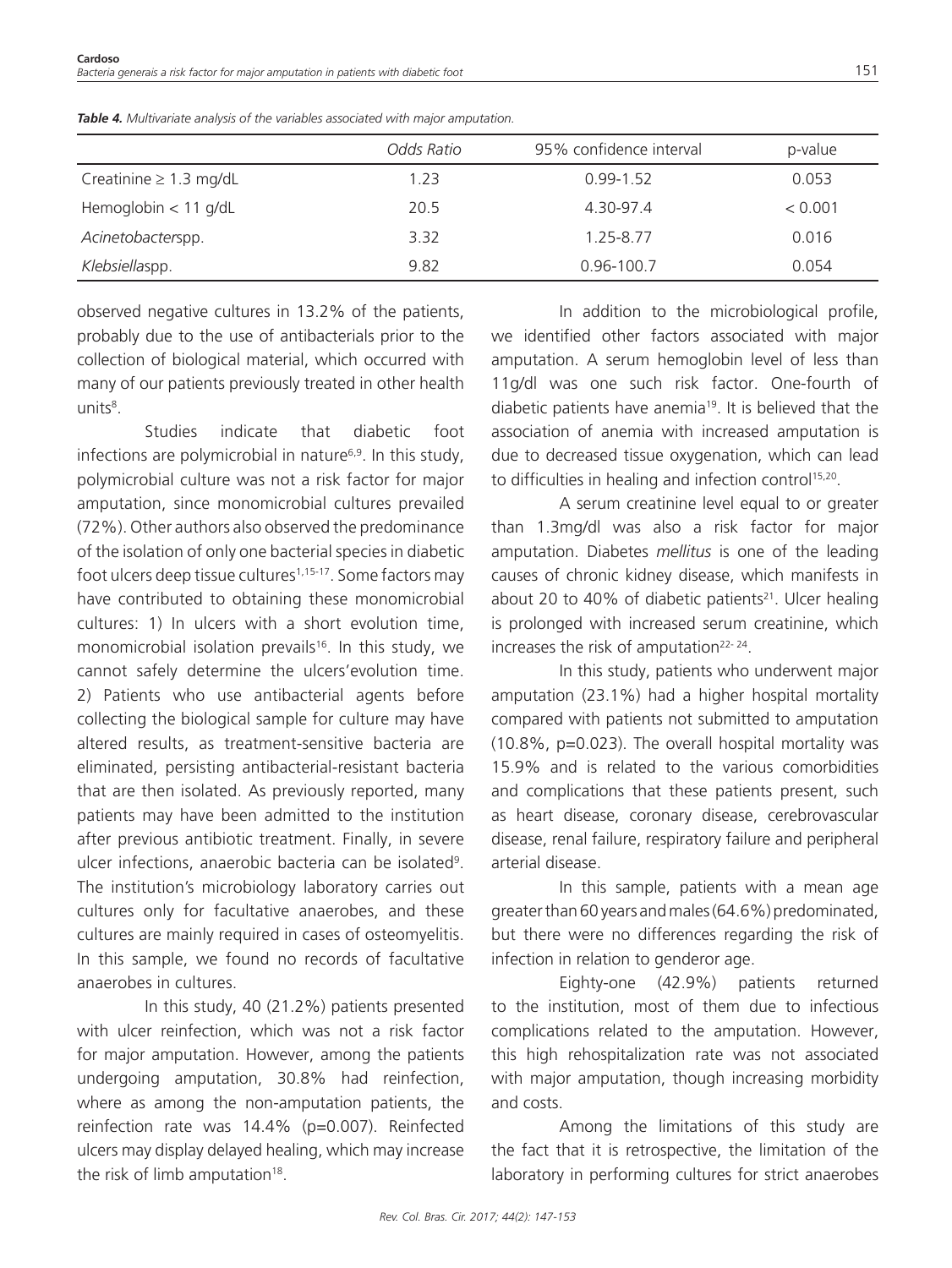and the collection of material for culture in patients possibly using antibacterials prior to hospitalization.

In conclusion, the bacterial genera *Acinetobacter spp.* and *Klebsiella spp.* identified in infected ulcers of patients with diabetic foot were

## RESUMO

associated with major amputation. In addition, serum creatinine levels ≥1.3mg/dl and hemoglobin <11g/dl were also risk factors for major amputation. Nevertheless, polymicrobial cultures and ulcerreinfection did not influence the level of amputation.

**Objetivo:** avaliar se gênero bacteriano é fator de risco para amputação maior em pacientes com pé diabético e úlcera infectada. **Método:** estudo observacional do tipo caso-controle de 189 pacientes com úlcera infectada em pé diabético admitidos pelo Serviço de Cirurgia Vascular do Hospital Risoleta Tolentino Neves, no período de janeiro de 2007 a dezembro de 2012. A avaliação bacteriológica foi realizada em cultura de tecido profundo das lesões e a amputação foi considerada como maior quando realizada acima do médio tarso do pé. **Resultados:** a média de idade dos pacientes foi 61,9±12,7 anos e 122 (64,6%) eram homens. As culturas foram positivas em 86,8%, sendo monomicrobianas em 72% dos casos. Nos pacientes com amputação maior, os gêneros de bactérias mais frequentes foram *Acinetobacter spp.* (24,4%), *Morganella spp.* (24,4%), *Proteus spp.* (23,1%) e *Enterococcus spp.* (19,2%) e as espécies mais isoladas foram *Acinetobacter baumannii, Morganella morganii, Pseudomonas aeruginosa e Proteus mirabilis*. Identificou-se como fatores preditivos para amputação maior o isolamento dos gêneros *Acinetobacter spp.* e *Klebsiella spp.,*e níveis séricos de creatinina ≥1,3mg/dl e de hemoglobina <11g/dl. **Conclusão:** os gêneros bacterianos *Acinetobacter spp. e Klebsiella spp.* identificados nas úlceras infectadas dos pacientes com pé diabético associaram-se a maior incidência de amputação maior.

**Descritores:** Pé Diabético. Úlcera do Pé. Infecção. Amputação.

## **REFERENCES**

- 1. Hadadi A, Omdeh Ghiasi H, Hajiabdolbaghi M, Zandekarimi M, Hamidian R. Diabetic foot: infections and outcomes in Iranian admitted patients. Jundishapur J Microbiol. 2014;7(7):e11680.
- 2. Martins-Mendes D, Monteiro-Soares M, Boyko EJ, Ribeiro M, Barata P, Lima J, et al. The independent contribution of diabetic foot ulcer on lower extremity amputation and mortality risk. J Diabetes Complications. 2014;28(5):632-8.
- 3. International Diabetes Federation. IDF Diabetes Atlas. 7th ed. Brussels, Belgium: International Diabetes Federation; 2015.
- 4. Amaral Júnior AH, Amaral LAH, Bastos MG, Nascimento LC, Alves MJM, Andrade MAP. Prevention of lower-limb lesions and reduction of morbidity in diabetic patients. Rev bras ortop. 2014;49(5):482-7.
- 5. Hingorani A, LaMuraglia GM, Henke P, Meissner MH, Loretz L, Zinszer KM, et al. The management of diabetic foot: A clinical practice guideline by the Society for Vascular Surgery in collaboration with the American Podiatric Medical Association and the Society for Vascular Medicine. J Vasc Surg. 2016;63(2 Suppl):3s-21s.
- 6. Spichler A, Hurwitz BL, Armstrong DG, Lipsky BA. Microbiology of diabetic foot infections: from Louis

Pasteur to 'crime scene investigation'. BMC Med. 2015;13:2.

- 7. Mills JL, Sr., Conte MS, Armstrong DG, Pomposelli FB, Schanzer A, Sidawy AN, et al. The Society for Vascular Surgery Lower Extremity Threatened Limb Classification System: risk stratification based on wound, ischemia, and foot infection (WIfI). J Vasc Surg. 2014;59(1):220-34.e1-2.
- 8. Turhan V, Mutluoglu M, Acar A, Hatipoglu M, Onem Y, Uzun G, et al. Increasing incidence of Gram-negative organisms in bacterial agents isolated from diabetic foot ulcers. J Infect Dev Ctries. 2013;7(10):707-12.
- 9. Akhi MT, Ghotaslou R, Asgharzadeh M, Varshochi M, Pirzadeh T, Memar MY, et al. Bacterial etiology and antibiotic susceptibility pattern of diabetic foot infections in Tabriz, Iran. GMS Hyg Infect Control. 2015;10:Doc02.
- 10. Perim MC, Borges Jda C, Celeste SR, Orsolin Ede F, Mendes RR, Mendes GO, et al. Aerobic bacterial profile and antibiotic resistance in patients with diabetic foot infections. Rev Soc Bras Med Trop. 2015;48(5):546-54.
- 11. Lipsky BA, Aragon-Sanchez J, Diggle M, Embil J, Kono S, Lavery L, et al. IWGDF guidance on the diagnosis and management of foot infections in persons with diabetes. Diabetes Metab Res Rev. 2016;32 Suppl 1:45-74.